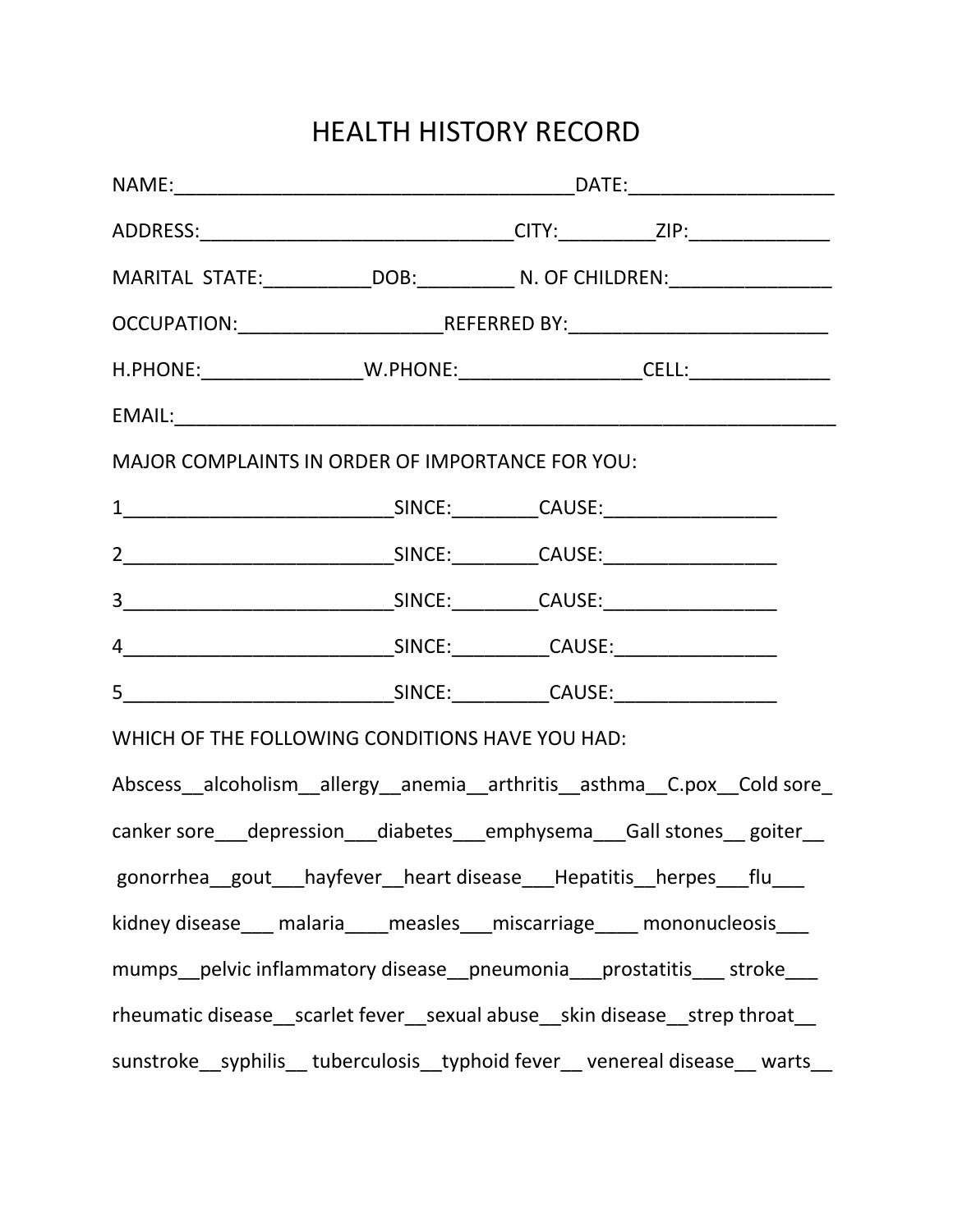|                                                             | <u> 1919 - Johann John Harrison, mars eta bat eta bat eta bat eta bat eta bat eta bat eta bat eta bat eta bat e</u> |
|-------------------------------------------------------------|---------------------------------------------------------------------------------------------------------------------|
|                                                             |                                                                                                                     |
|                                                             |                                                                                                                     |
|                                                             |                                                                                                                     |
| HOW MUCH OF THESE SUBSTANCES ARE YOU TAKING?                | ,我们也不能在这里的时候,我们也不能会在这里,我们也不能会在这里的时候,我们也不能会在这里的时候,我们也不能会在这里的时候,我们也不能会在这里的时候,我们也不能                                    |
|                                                             |                                                                                                                     |
|                                                             |                                                                                                                     |
|                                                             |                                                                                                                     |
|                                                             |                                                                                                                     |
| HAVE YOU TAKEN ANTIBIOTICS FOR A PROLONGED TIME? WHY? WHEN? |                                                                                                                     |
|                                                             |                                                                                                                     |
| <b>FAMILY HISTORY:</b>                                      |                                                                                                                     |
|                                                             |                                                                                                                     |
|                                                             |                                                                                                                     |
|                                                             |                                                                                                                     |
|                                                             |                                                                                                                     |